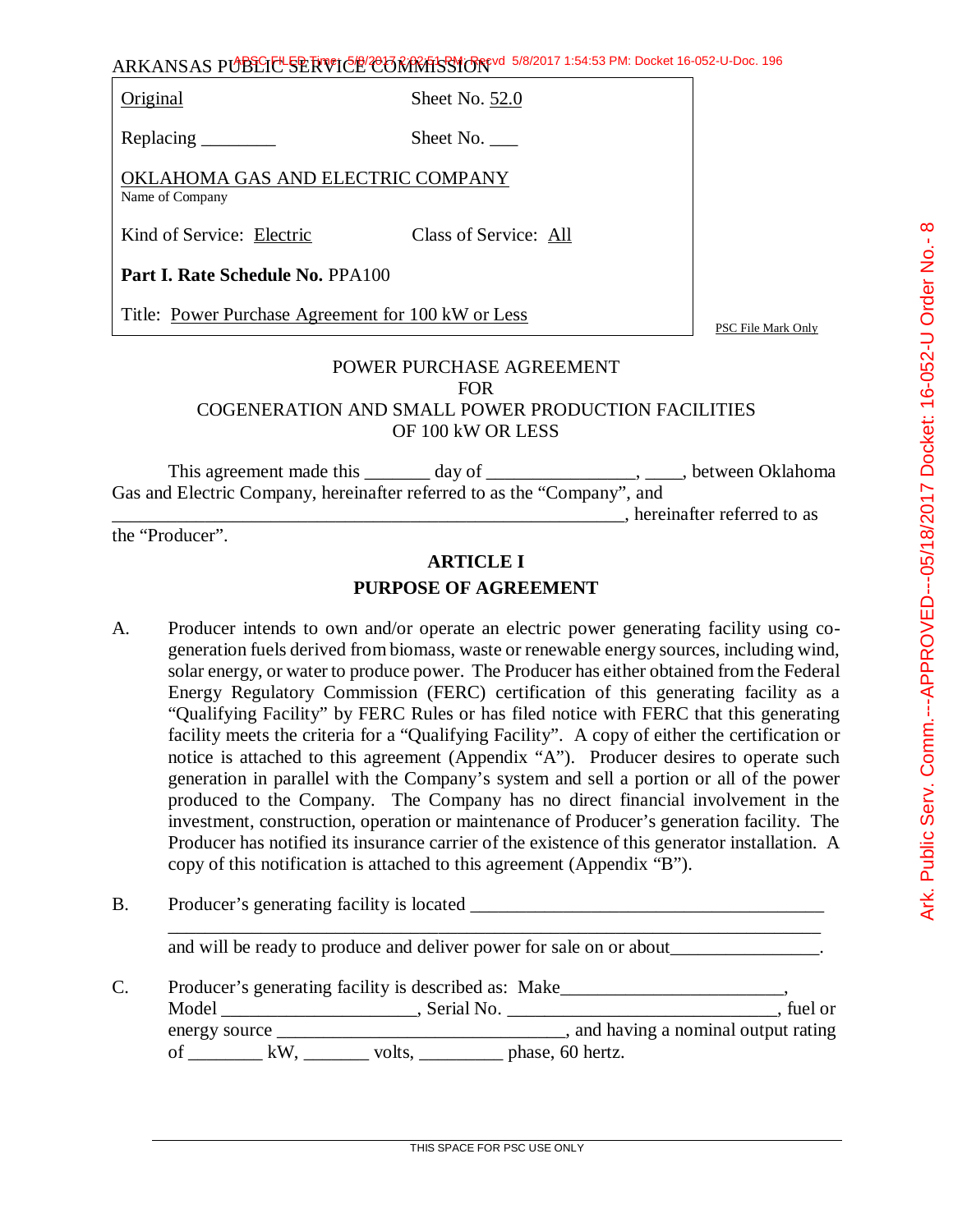| Original                                             | Sheet No. $52.1$      |  |
|------------------------------------------------------|-----------------------|--|
|                                                      | Sheet No.             |  |
| OKLAHOMA GAS AND ELECTRIC COMPANY<br>Name of Company |                       |  |
| Kind of Service: Electric                            | Class of Service: All |  |
| <b>Part I. Rate Schedule No. PPA100</b>              |                       |  |
| Title: Power Purchase Agreement for 100 kW or Less   | PSC File Mark Only    |  |

- D. The Company is willing to permit Producer to operate its generating facility in parallel with Company's system for the purpose of delivering power to the Company and to provide supplemental service to the Producer.
- E. The standard terms and conditions of purchase and the appropriate standard rate schedule, as approved by the Arkansas Public Service Commission are a part of this purchase agreement. Any exceptions or modifications to the standard terms and conditions of purchase or the appropriate standard rate schedule shall be explicitly set forth in writing in this purchase agreement. Such exceptions or modifications consist of the following \_\_\_\_\_\_\_ paragraphs.

# **ARTICLE II**

### **RATE**

The Company shall pay to the Producer for the power and energy supplied to the Company, according to the terms and provisions of Rate Schedule and statistical example attached hereto and made a part hereof (Appendix "C").

- A. The rate for purchase of power and energy from the Producer is based on the method of calculating such rate as established or approved by the Arkansas Public Service Commission.
- B. The Company's obligation for payments to Producer for power and energy deliveries to the Company shall commence on the date stated by the Company in its written approval for the Producer to commence parallel operation.
- C. The Company shall sell any electric power and energy delivered by the Company to the Producer under the provisions of the Company's applicable rate schedule.
- D. Billing for Electric Purchase by Company
	- 1. Consumer/Producer:

Billing for electric purchase shall be done by the Company in the same manner as billing for electric service sold to the Consumer/Producer. Invoices for purchases shall be prepared by the Company and submitted at the same time to the Consumer/Producer as a separate statement or as a separate item on the bill for electric service.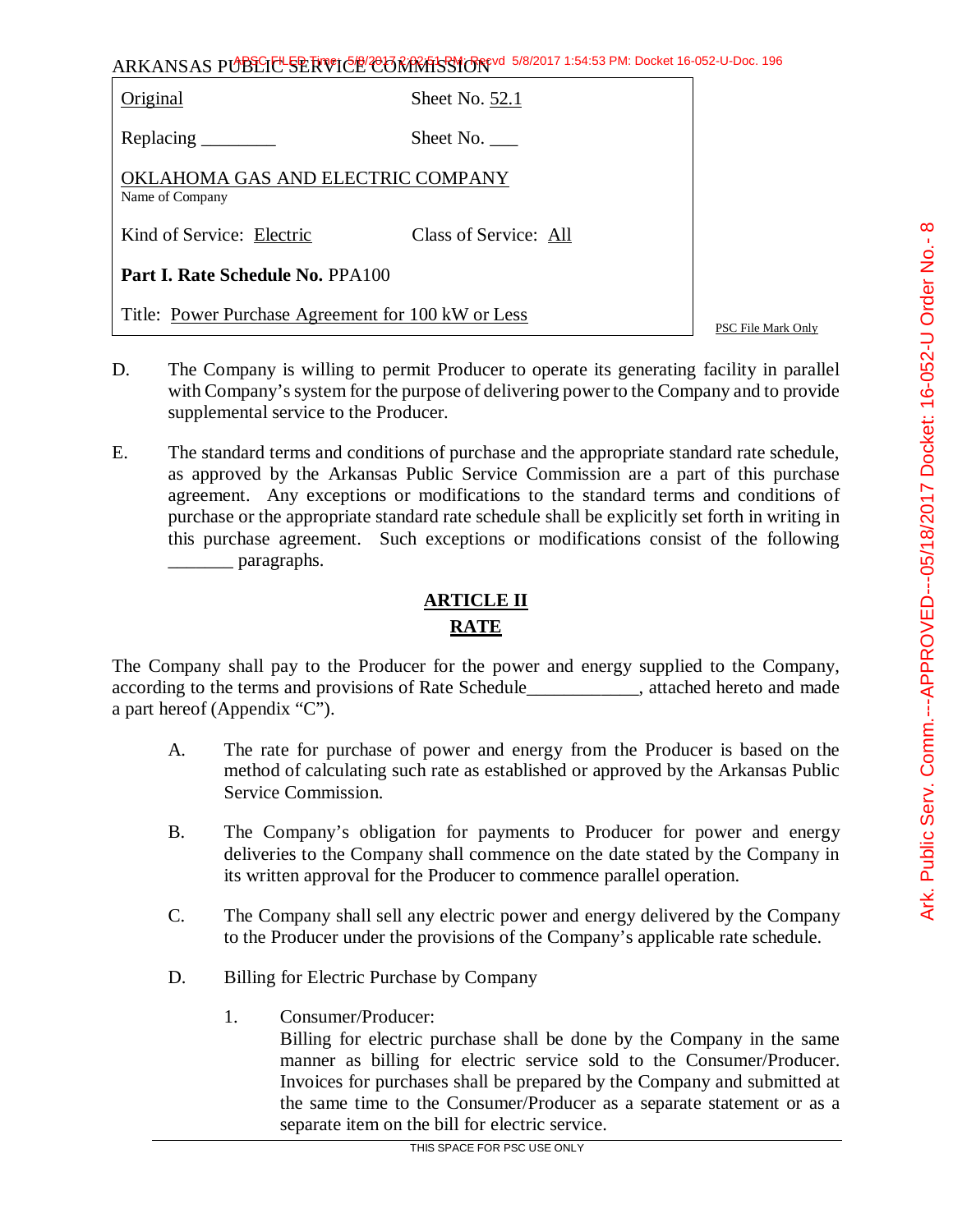ARKANSAS PUBLIC SERVICE COMMISSION 5/8/2017 1:54:53 PM: Docket 16-052-U-Doc. 196

| Original                                             | Sheet No. 52.2        |                 |
|------------------------------------------------------|-----------------------|-----------------|
|                                                      | Sheet No.             |                 |
| OKLAHOMA GAS AND ELECTRIC COMPANY<br>Name of Company |                       |                 |
| Kind of Service: Electric                            | Class of Service: All |                 |
| <b>Part I. Rate Schedule No. PPA100</b>              |                       |                 |
| Title: Power Purchase Agreement for 100 kW or Less   |                       | <b>PSC</b> File |

2. Producer Only: Purchase meters shall be read by the Producer at approximately monthly intervals at a time specified by the Company. Invoices shall be prepared by the Producer. Company shall make payment within its usual payment cycle.

# **ARTICLE III MISCELLANEOUS PROVISIONS**

- A. Term This Agreement shall become effective on installation of facilities hereunder and shall remain in effect thereafter for one year, renewable for year to year thereafter unless and until terminated by the Producer giving to the Company not less than thirty (30) days written notice of its intention to terminate. Company may terminate this agreement upon specific instruction from the Arkansas Public Service Commission.
- B. The following appendices, which are attached to this agreement are incorporated herein by reference:

Mark Only